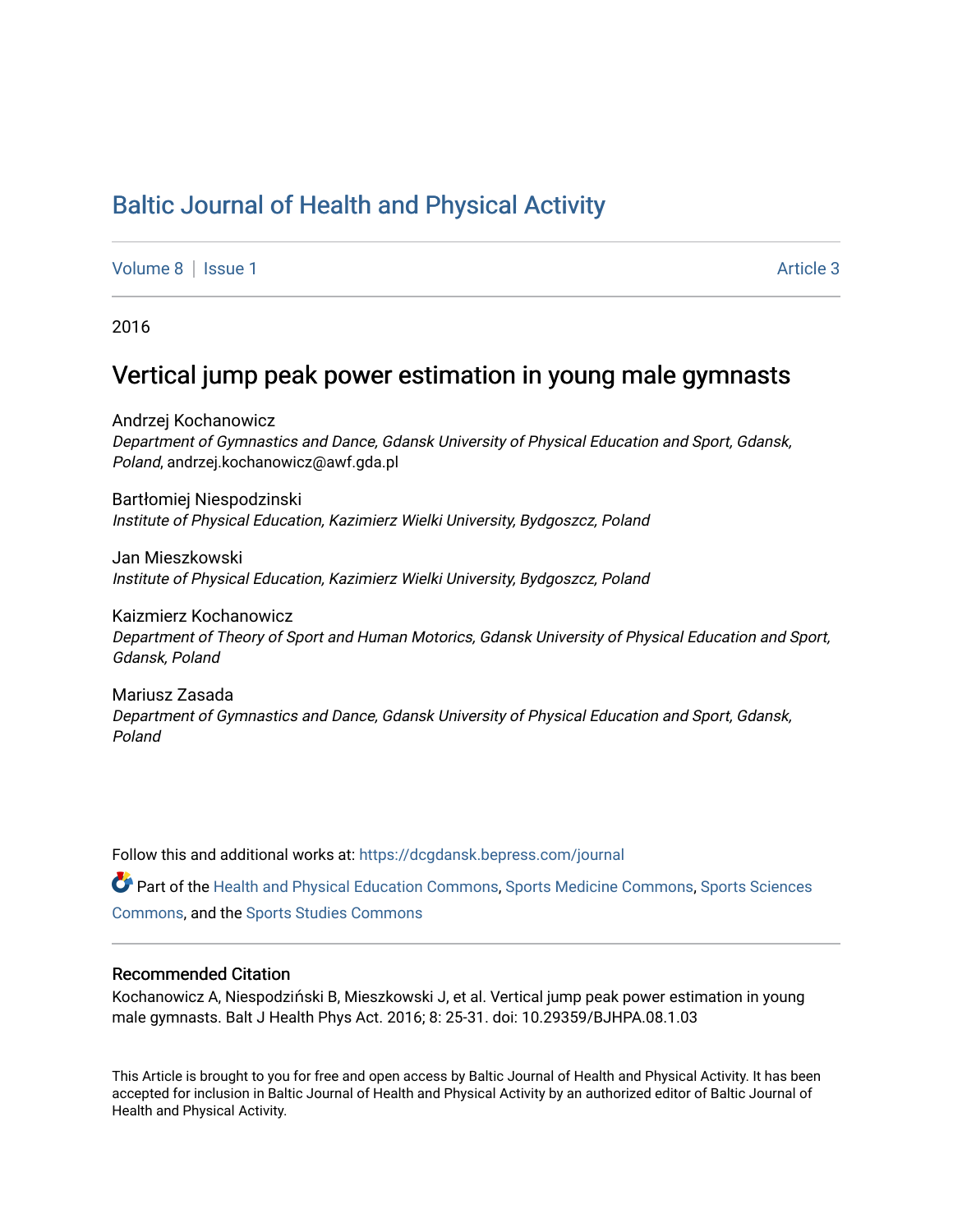# **Vertical jump peak power estimation in young male gymnasts**

**Authors' Contribution:**

- **A** Study Design
- **B** Data Collection
- **C** Statistical Analysis **D** Data Interpretation
- **E** Manuscript Preparation
- **F** Literature Search
- **G** Funds Collection

**Andrzej Kochanowicz1 ABCDEF, Bartłomiej Niespodziński2 ABCDEF, Jan Mieszkowski2 ABDEF, Kazimierz Kochanowicz3 ADEF, Mariusz Zasada1 ADEF**

- <sup>1</sup> Department of Gymnastics and Dance, Gdansk University of Physical Education and Sport, Gdansk, Poland
- <sup>2</sup>Institute of Physical Education, Kazimierz Wielki University, Bydgoszcz, Poland
- <sup>3</sup> Department of Theory of Sport and Human Motorics, Gdansk University of Physical Education and Sport, Gdansk, Poland

| abstract                |                                                                                                                                                                                                                                                                                                                                                                                |
|-------------------------|--------------------------------------------------------------------------------------------------------------------------------------------------------------------------------------------------------------------------------------------------------------------------------------------------------------------------------------------------------------------------------|
| <b>Background</b>       | There is a lack of peak power (PP) estimation for young gymnasts; therefore, the purpose<br>was to derive a new regression equation predicting young gymnasts' PP and to validate and<br>compare it with the previously published ones.                                                                                                                                        |
| <b>Material/Methods</b> | In the study, eighty young male gymnasts (age = $10.9 \pm 1.98$ years; body mass = 33.5<br>$\pm$ 7.45 kg) performed a countermovement jump on a force platform. Then, $\frac{1}{4}$ of the subjects<br>were randomly assigned to a validation group and the rest served to develop a new linear<br>regression equation using their body mass and vertical jump height (VIH).   |
| <b>Results</b>          | In comparison, PP estimated by the new equation (1439.8 $\pm$ 479.3 W) showed no signi-<br>ficant ( $p > 0.05$ ) differences with the actual PP (1400.8 $\pm$ 542.8 W), whereas other pre-<br>viously published ones were different ( $p < 0.05$ ). The developed new equation looked as<br>follows: PP [W] = 73.81 x VJH [cm] + 34.66 x body mass [kg] -1617 ( $r^2$ = 0.75). |
| <b>Conclusions</b>      | According to a small systematic bias (38.97 W), the new equation can be used to predict<br>PP of young gymnastic groups. The newly developed equation fits the actual performance<br>of gymnasts better than the previous published ones.                                                                                                                                      |
| Key words               | sport, athletes, gymnastics, countermovement jump, peak power estimation                                                                                                                                                                                                                                                                                                       |

| article details              |                                                                                                                                                                                                                                                                                                                                                                                                                                                                                                                                                                                                                                                                                                                                                                                                      |
|------------------------------|------------------------------------------------------------------------------------------------------------------------------------------------------------------------------------------------------------------------------------------------------------------------------------------------------------------------------------------------------------------------------------------------------------------------------------------------------------------------------------------------------------------------------------------------------------------------------------------------------------------------------------------------------------------------------------------------------------------------------------------------------------------------------------------------------|
| <b>Article statistics</b>    | Word count: 2,072; Tables: 2; Figures: 1; References: 32                                                                                                                                                                                                                                                                                                                                                                                                                                                                                                                                                                                                                                                                                                                                             |
|                              | Received: October 2015; Accepted: December 2015; Published: March 2016                                                                                                                                                                                                                                                                                                                                                                                                                                                                                                                                                                                                                                                                                                                               |
| <b>Full-text PDF:</b>        | http://www.balticsportscience.com                                                                                                                                                                                                                                                                                                                                                                                                                                                                                                                                                                                                                                                                                                                                                                    |
| Copyright                    | © Gdansk University of Physical Education and Sport, Poland                                                                                                                                                                                                                                                                                                                                                                                                                                                                                                                                                                                                                                                                                                                                          |
| Indexation:                  | AGRO, Celdes, CNKI Scholar (China National Knowledge Infrastructure), CNPIEC, De Gruyter - IBR (International<br>Bibliography of Reviews of Scholarly Literature in the Humanities and Social Sciences), De Gruyter - IBZ<br>(International Bibliography of Periodical Literature in the Humanities and Social Sciences), DOAI, EBSCO - Central<br>& Eastern European Academic Source, EBSCO - SPORTDiscus, EBSCO Discovery Service, Google Scholar, Index<br>Copernicus, J-Gate, Naviga (Softweco, Primo Central (ExLibris), ProQuest - Family Health, ProQuest - Health &<br>Medical Complete, ProQuest - Illustrata: Health Sciences, ProQuest - Nursing & Allied Health Source, Summon<br>(Serials Solutions/ProQuest, TDOne (TDNet), Ulrich's Periodicals Directory/ulrichsweb, WorldCat (OCLC) |
| <b>Funding:</b>              | This research received no specific grant from any funding agency in the public, commercial, or not-for-profit<br>sectors.                                                                                                                                                                                                                                                                                                                                                                                                                                                                                                                                                                                                                                                                            |
| <b>Conflict of interest:</b> | Authors have declared that no competing interest exists.                                                                                                                                                                                                                                                                                                                                                                                                                                                                                                                                                                                                                                                                                                                                             |
| <b>Corresponding author:</b> | Bartłomiej Niespodziński, Institute of Physical Education, Kazimierz Wielki University, Bydgoszcz, Poland;<br>Sportowa 2, 85-091 Bydgoszcz, Poland ; phone: +48 52 37 67 918, +48 501 920 794; fax:+48 52 32 31 706,<br>email: bar.niespodzinski@wp.pl                                                                                                                                                                                                                                                                                                                                                                                                                                                                                                                                               |
| <b>Open Access License:</b>  | This is an open access article distributed under the terms of the Creative Commons Attribution-Non-commercial<br>4.0 International (http://creativecommons.org/licenses/by-nc/4.0/), which permits use, distribution, and<br>reproduction in any medium, provided the original work is properly cited, the use is non-commercial and is<br>otherwise in compliance with the license.                                                                                                                                                                                                                                                                                                                                                                                                                 |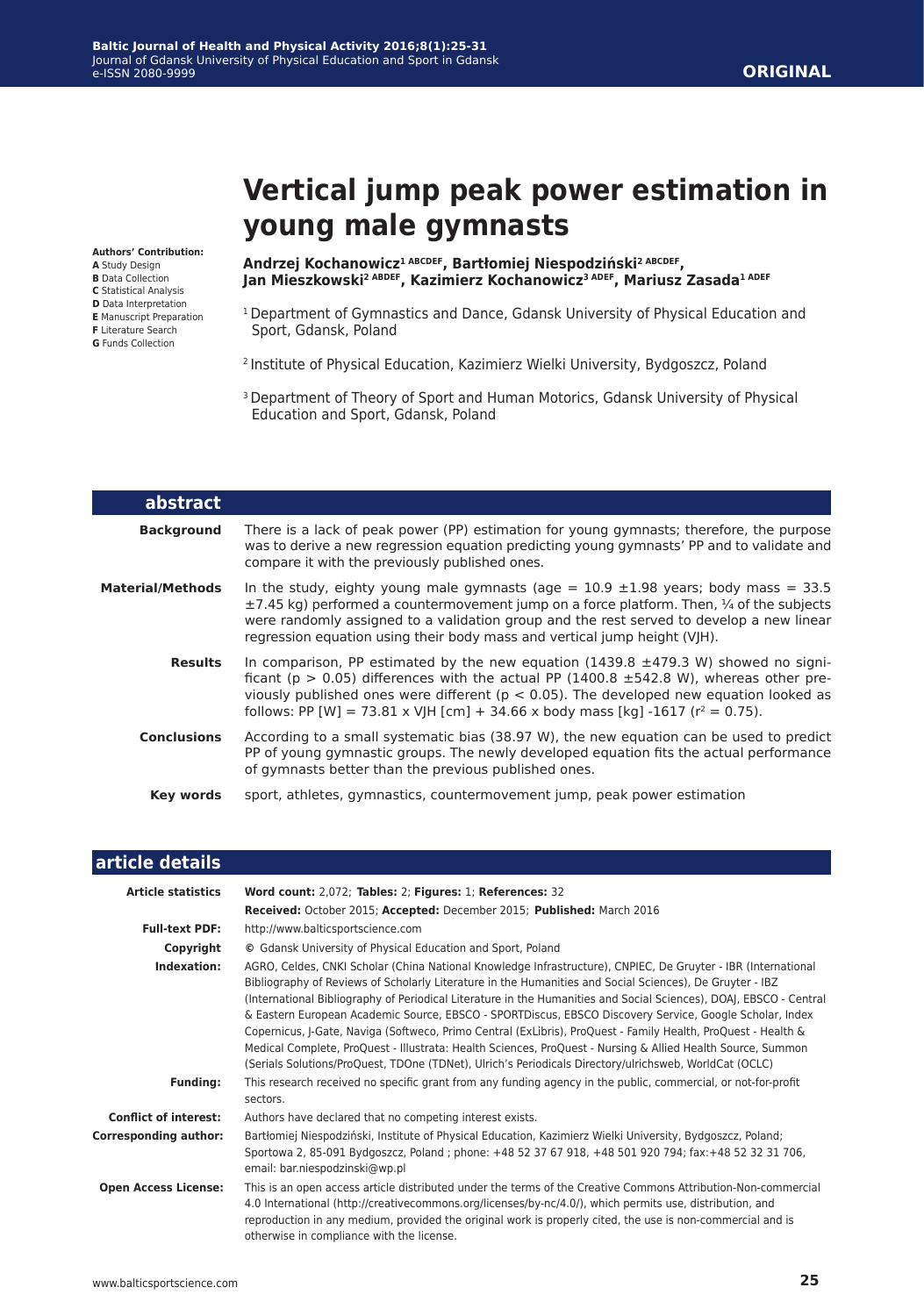# **introduction**

The ability to generate rapid force, known as power, is one of the most important capabilities of athletes from various sports, especially those who perform jumps as their sport routine. One of them is artistic gymnastics, where gymnasts perform vault on the apparatus and tumbling passes during the floor exercises [1, 2]. Assessment of athletes' power abilities is mostly conducted either by outputs of the power including the vertical jump height (VJH) or by direct measurements on force platforms. The second method is the most precise but also the most expensive. The method including VJH, which is commonly in use, shows us only the result that depends on the body mass. If two athletes perform jumps at the same height but their body mass is different, they also differ in power. Therefore, researchers apply the linear regression method to estimate the peak power (PP) of individuals by using their vertical jump height and body mass. Some authors incorporate also height of push- -off [3, 4] or suggest using the allometric model in estimating peak power [5].

Estimation of power during the vertical jump has been discussed over past years by several authors [6-13], mainly for the healthy untrained men and women, although we can find some studies including children and athletes as well. Such equations could be helpful in estimating gymnasts' peak power and in tracking their training progress; however, many of the authors have used different types of jumps: countermovement or squat jump, with or without arm swing. Moreover, despite the fact that some of them investigated athletes, it should be noted that gymnast are a specific group of athletes with a characteristic somatic build [14, 15] and training routine [16, 17, 18]. At the moment of preparation of this manuscript authors could not find an equation derived specially for gymnasts, neither for adults nor children. The question is, if these previously published equations are suitable for young gymnasts. Authors hypothesized that due to the specific characteristic of gymnastics, i.e. focusing on training of explosive forms of strength and a relatively low body mass of young gymnasts, the previously published equation may not correspond to the actual performance. Therefore, the purpose of the study was to derive a new equation designed for young gymnasts and to compare it with previously developed ones and to validate its accuracy.

### **material and methods**

#### **participants**

Eighty young male gymnast (age  $= 10.9 \pm 1.98$  range: 7-14 years; body mass  $=$  33.5  $\pm$ 7.45 kg) participated in this study. Participants were recruited during the team championships of Poland in artistic gymnastics and included gymnasts from the whole country. Their training experience ranged from 1 to 8 years.

Such a wide range of age was chosen in order to be suited for the broadest range of young gymnasts, and due to our preliminary studies there were no significant differences in estimating the peak power between individual age- -specific samples and this one. Such an approach was also chosen due to the results of Amonette et al. [6], where a similar issue of participants' age disproportion (12-24 years) did not translate to significant changes in the accuracy of peak power estimation in comparison to more narrow age-specific groups.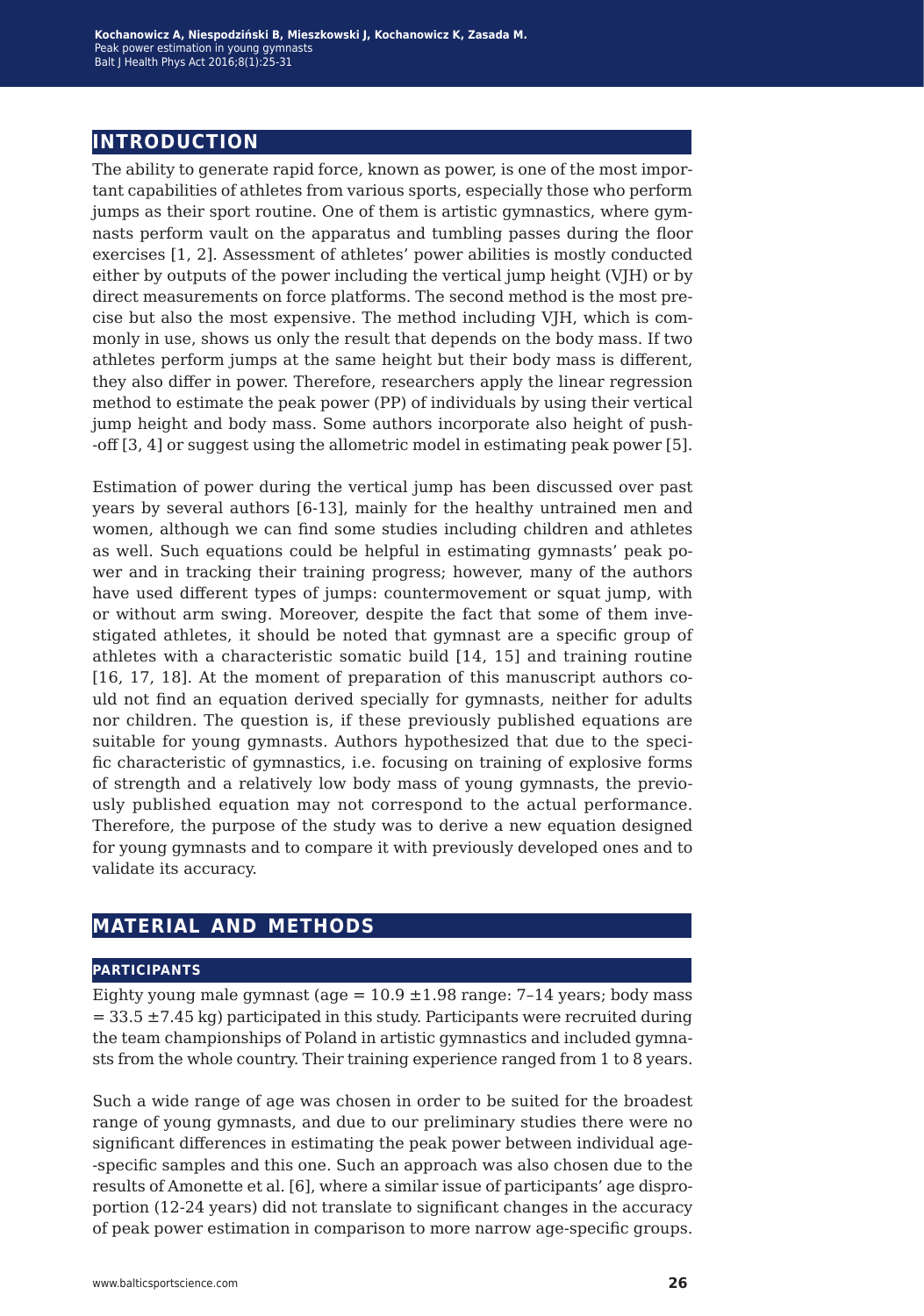The study was conducted according to the Declaration of Helsinki and with an assent of the Bioethical Committee of Ludwik Rydygier Collegium Medicum in Bydgoszcz of Nicolaus Copernicus University in Toruń. For each child participating in study, legal guardians gave their informed consent.

The newly developed equation was compared with the equation designed by Sayers et al. [13], Quagliarella et al. [12] and Amonette's et al. [6] for 12–15-year-old athletes and designed for athletes and non-athletes of all ages (overall). Authors chose these equations either because of their popularity or best accuracy among others which had been previously validated [6].

#### **study design**

Authors used a cross-sectional study design and a cross-validation method to develop and validate a new regression equation estimating peak power of a young gymnast. Subjects performed a single session of measurements on a force platform, where the actual values of peak power (PP), vertical jump height (VJH) and body mass (BM) were recorded during a countermovement jump (CMJ). 1/4 of the subjects were independently randomly assigned as a validation sample, whereas the remaining athletes were used to develop a new equation for estimating PP. Afterwards, the equation was cross-validated by the assigned sample, which was later used to compare the accuracy of the developed equation and the other previously published ones.

#### **methodology**

After 15 min of routine gymnastic warm-up, all athletes performed 3 maximal countermovement jumps on a force platform (Quattro Jump Portable Force Plate System, Kistler Group, Winterthur, Switzerland; sampling rating = 500 Hz) with 1-min rest between each jump. Gymnasts were instructed to hold their hands on the hips during all phases of the jump and to perform countermovement phase to approximately 90° in the knee joint. Before recording and storing the measurements on the computer, each gymnast was familiarized with the procedure.

#### **statistical analyses**

To derive a new equation for estimation of PP of young gymnasts  $(n = 60)$ , the multiple linear regression method was used. Shapiro-Wilk and Levene's tests were performed to check the normal distribution and homogeneity of variance, respectively. After developing the equation, it was cross-validated with the remaining randomly assigned gymnasts  $(n = 20)$ . A repeated measures ANOVA test was used to determine if there was a difference between the actually measured peak power on a force platform and that estimated from the new equation and the previously published ones. Power calculation analysis showed a standardized effect of 0.7 (for the difference of  $\pm$ 175 W) with power for this test at 0.83 ( $n = 20$ ). Reliability of children's CMJ was previously studied in literature and showed intra-class correlation = 0.86 [19] as well as the measures of a force platform used in the study,  $ICC = 0.84$  [20], 0.92–0.98 [21]. Moreover, due to the jumping routine, gymnasts' jumping measurements are characterized by high ICC values: 0.91–0.99 [22]. Finally, to establish the accuracy of the new equation and its usefulness for individual subjects, Bland-Altman plot was made, and the systematic bias and the 95% limits of agreement were established [23].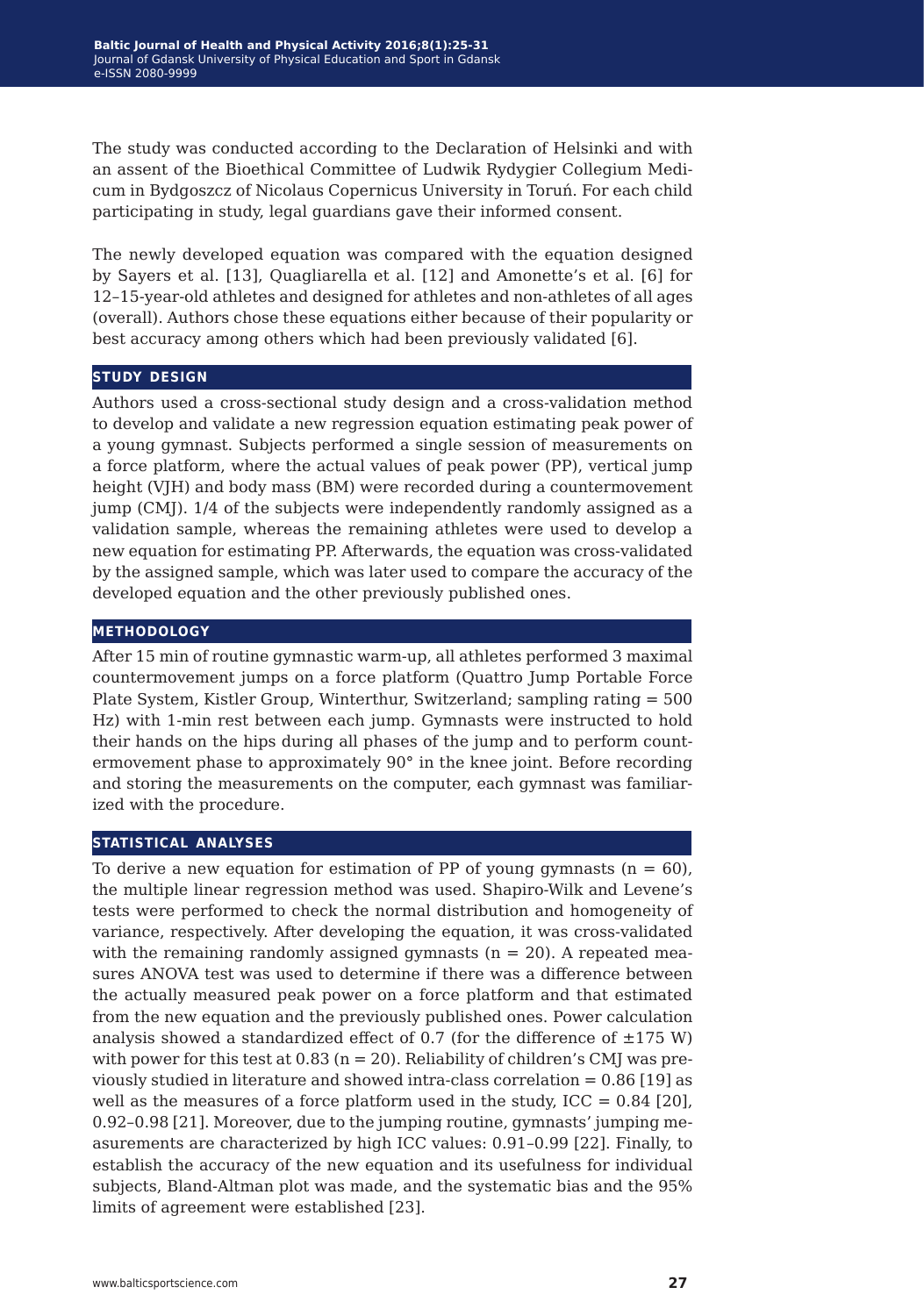The statistical significance was considered at  $p < 0.05$ . All analyses were performed with commercial software: Statistica 10 (Statsoft Inc. Tulsa, OK, USA).

## **results**

The new equation for gymnasts was developed on the basis of their body mass and the vertical jump height. It is shown in Table 1 as well as the previously published equations. The PP estimated from a random sample of 20 gymnasts with the new and published equations is shown in Table 2.

Table 1. Newly derived and chosen previously published equations developed to estimate peak power

| Authors                          | n   | Age             | Level<br>of activity | Equation                                                 | $r^2$ | <b>SEE</b> |
|----------------------------------|-----|-----------------|----------------------|----------------------------------------------------------|-------|------------|
| Sayers et al. (CMJ)              | 108 | $21.3 \pm 3.4$  | Ath and non-<br>ath  | $(51.9 \text{ V} \text{H}) + (48.9 \text{ BM}) - 2007$   | 0.78  | 561.5      |
| Amonette et al. (overall)        | 415 | $15.4 \pm 2.6$  | Ath and non-<br>ath  | 63.6 VJH) + (42.7 BM) - 1846.5                           | 0.92  | 250.7      |
| Amonette et al. (12-15<br>years) | 242 | $13.8 \pm 1$    | Ath                  | $(61.9 \text{ V} \text{H}) + (40.8 \text{ BM}) - 1680.7$ | 0.92  | 232.6      |
| Quagliarella et al.              | 117 | $13.6 \pm 2.4$  | Ath                  | $(61.2 \text{ V} \text{H}) + (52.3 \text{ BM}) - 1707$   | 0.89  | 415.4      |
| New equation                     | 60  | $10.9 \pm 1.98$ | Ath<br>(gymnasts)    | $(73.8 \text{ V} \text{H}) + (34.7 \text{ BM}) - 1617$   | 0.75  | 276.4      |

Note: Ath = athletes; nonath = non athletes; BM = body mass; CMJ = countermovement jump; SEE = standard error of the estimate; VJH = vertical jump height

Table 2. Actual peak power and one estimated with the newly developed and previously published equations

| Authors                       | Mean $\pm$ SD       | Systematic bias [W] | 95% limits of agreement [W] |
|-------------------------------|---------------------|---------------------|-----------------------------|
| <b>Actual Peak Power</b>      | $1400.8 \pm 542.8$  |                     |                             |
| Sayers et al. (CMJ)           | $971.6 \pm 517.2*$  | $-429.2$            | ±505                        |
| Amonette et al. (overall)     | $1221.3 \pm 504.2*$ | $-179.4$            | ±480                        |
| Amonette et al. (12-15 years) | $1279.5 \pm 485.1*$ | $-121.3$            | ±478                        |
| Quagliarella et al.           | $1624.1 + 568.9*$   | 223.2               | ±521                        |
| New equation                  | $1439.8 + 479.3$    | 39                  | ±480                        |

Note: CMJ = counter movement jump; \*significant difference with actual peak power at p < 0.05

The repeated measures ANOVA showed a significant difference (F5,95 = 77.63; p < 0.0001) between the measurements. Furthermore, a post-hoc (Tukey) test showed that there was no significant difference between actual PP and the one estimated by the new model ( $p = 0.88$ ), and the rest of the equations were significantly different from the actual PP ( $p < 0.05$ ). Moreover, there was no difference between Amonette's et al. [6] equations for 12–15 years athletes and for overall ( $p = 0.58$ ). To validate the PP estimation for an individual gymnast, results of actual and estimated PP values were plotted using the method of Bland and Altman (Fig. 1). Subsequently, the systematic bias and 95% limits of agreement were calculated and are shown in Table 2.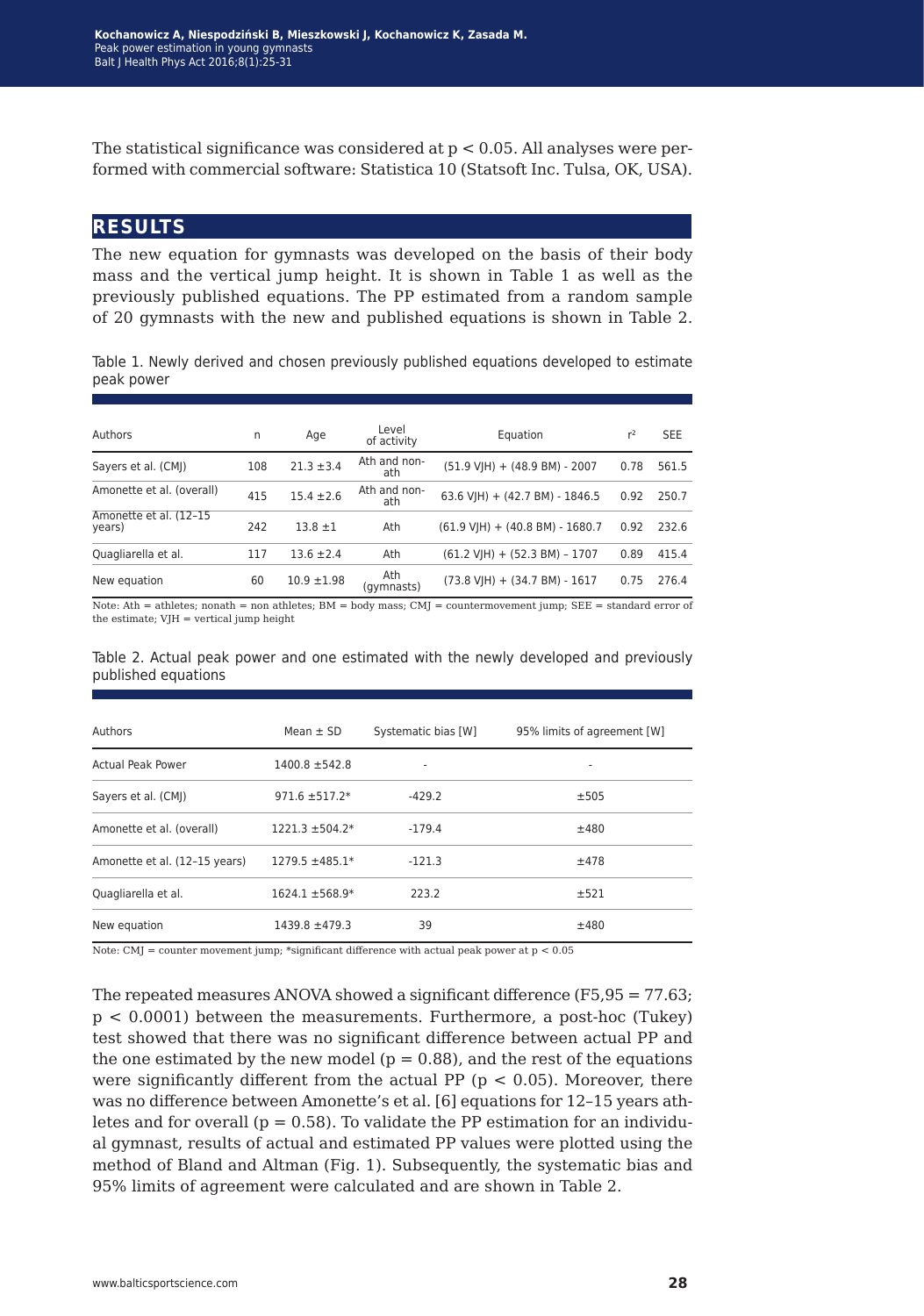

Fig. 1. Bland-Altman plot showing the agreement between the actual peak power and one estimated by the new equation

## **discussion**

The main finding of the study is the development of a new equation for estimating the PP of young gymnasts. There were no significant differences between the new equation and the actual measurements on a force platform, and the systematic bias was small (39 W). As it was shown, the previously published equations [6, 12, 13] do not fit well the outcome performed by gymnasts. The reason for that, in the case of Sayers's et al. equation, could be due to the fact that the investigation included adults, both athletes and untrained ones instead of children. Moreover, even in the case of Amonette et al. [6] and Quagliarella's et al. [12] research, despite the fact that they also conducted their studies on young athletes, their equations did not manage to match results of our sample.

Artistic gymnastics is a specific sport discipline. Children start their training at an early age and focus their performance on explosive strength rather than on endurance [16, 17]. Findings of some authors suggest that even at an early age gymnasts' neuromuscular coordination system is similar to that of adults [16, 17, 24], probably due to more pronounced activation of fast-twitch motor units. This can influence the characteristics of actual peak power achieved by gymnasts and, consequently, its estimation. However, as it was mentioned before, equation designed from both athletes and non-training adults was also inaccurate in the case of young gymnasts.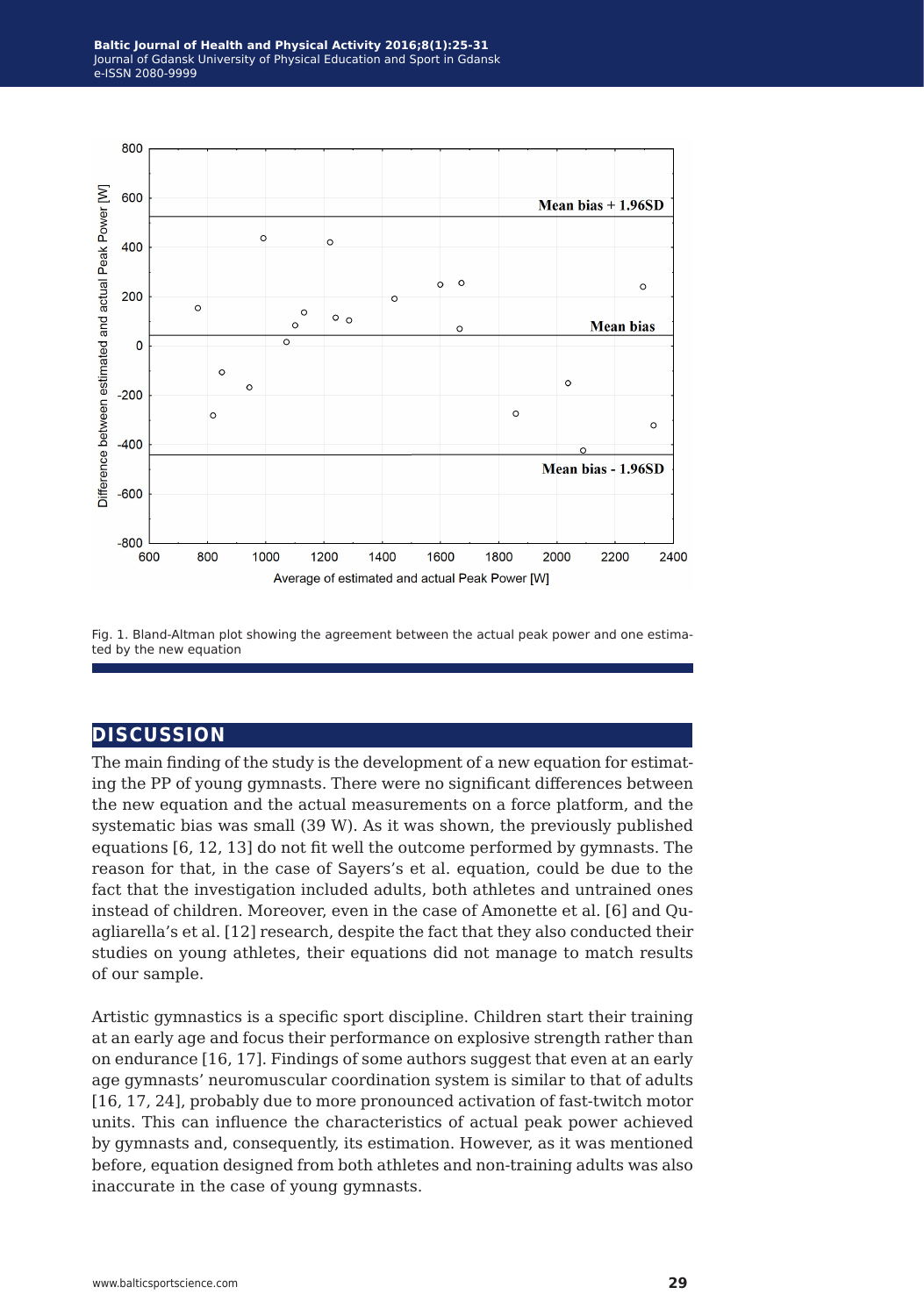Mean values of PP (1400.8  $\pm$  542.8 W) of gymnasts in our study were similar to normative data for English school boys  $[25]$  at the age of eleven  $(n = 263;$ 1473 ±482 W), estimated by Sayers's equation using a contact mat. Gymnasts' mean body mass was 8.4 kg lower than among regular boys, thus gymnasts had to perform their jumps more rapidly, as the maximal VJH in both studies was similar:  $26.6 \pm 4.26$  cm and  $26.9 \pm 5.4$  cm, respectively. These findings are also similar to data provided by other authors [14, 15]. Bencke et al. compared the CMJ of eleven-year-old boys competing in gymnastics, handball, tennis and swimming. Gymnasts occurred to have the highest maximal VJH and the lowest body mass, although PP (calculated by our equation) did not differ from the other sports, and it was 1829 and 1422 W for elite  $(n = 11)$  and non--elite gymnasts  $(n = 6)$ , respectively. It is consistence with findings that young gymnasts exhibit higher relative to the whole body strength than the absolute values or normalized for particular body parts [16, 26, 27]. It is necessary for them to maintain low body mass [28, 29], thus it is easier to manipulate their body on each gymnastic apparatus. Moreover, as the correlation between body mass and jump peak power is well established [30, 31, 32] this could be another factor, accompanied by the earlier mentioned neuromuscular one, answering why the previously published equations did not fit the actual peak power of young gymnasts. Therefore, developing the new equation for this special group of young athletes seems to be justified.

# **conclusions**

The newly developed equation:

"(73.8 x VJH  $[cm]$ ) + (34.7 x body mass  $[kg]$ ) - 1617" is more accurate in estimating the peak power of young gymnasts than the previously published ones. It must be mentioned, due to large 95% limits of agreement  $(\pm 480 \text{ W})$ , that the developed equation cannot be used to follow changes in performance of an individual gymnast. Still, it can be a useful tool for artistic gymnastics trainers to compare training groups or to follow their training progress.

#### **references**

- [1] Koperski A, Kochanowicz A, Słodkowski C. Gymnasts' special quickness-force abilities and the indicators of jump from a springboard. Balt J Health Phys Educ. 2010;2:139-143.
- [2] Marina M, Jemni M, Rodríguez FA. Jumping performance profile of male and female gymnasts. J Sports Med Phys Fitness. 2013;53:378-386.
- [3] Samozino P, Morin JB, Hintzy F, Belli A. A simple method for measuring force, velocity and power output during squat jump. J Biomech. 2008;41(14):2940-2945.
- [4] Jiménez-Reyes P, Samozino P, Cuadrado-Peñafiel V, Conceição F, González-Badillo JJ, Morin JB. Effect of countermovement on power-force-velocity profile. Eur J Appl Physiol. 2014;114(11):2281-2288.
- [5] Duncan MJ, Hankey J, Nevill AM. Peak-power estimation equations in 12- to 16-year old children: comparing linear with allometric models. Pediatr Exerc Sci. 2013;25:385-393.
- [6] Amonette WE, Brown LE, De Witt JK, et al. Peak vertical jump power estimations in youths and young adults. J Strength Cond Res. 2012;26:1749–1755.
- [7] Canavan PK, Vescovi JD. Evaluation of power prediction equations: Peak vertical jumping power in women. Med Sci Sports Exerc. 2004;36:1589-1593.
- [8] Duncan MJ, Hankey J, Lyons M, James RS, Nevill AM. Peak power prediction in junior basketballers: comparing linear and allometric models. J Strength Cond Res. 2013;27:597-603.
- [9] Harman EA, Rosenstein MT, Frykman PN, Rosenstein RM, Kramer WJ. Estimates of human power output from vertical jump. J Appl Sport Sci Res. 1991;5:116-120.
- [10] Lara AJ, Abián J, Alegre LM, Jiménez L, Aguado X. Assessment of power output in jump tests for applicants to a sports sciences degree. J Sports Med Phys Fitness. 2006;46:419-424.
- [11] Lara-Sánchez AJ, Zagalaz ML, Berdejo-Del-Fresno D, Martínez-López EJ. Jump peak power assessment through power prediction equations in different samples. J Strength Cond Res. 2011;25:1957-1962.
- [12] Quagliarella L, Sasanelli N, Belgiovine G, Moretti L, Moretti B. Power output estimation in vertical